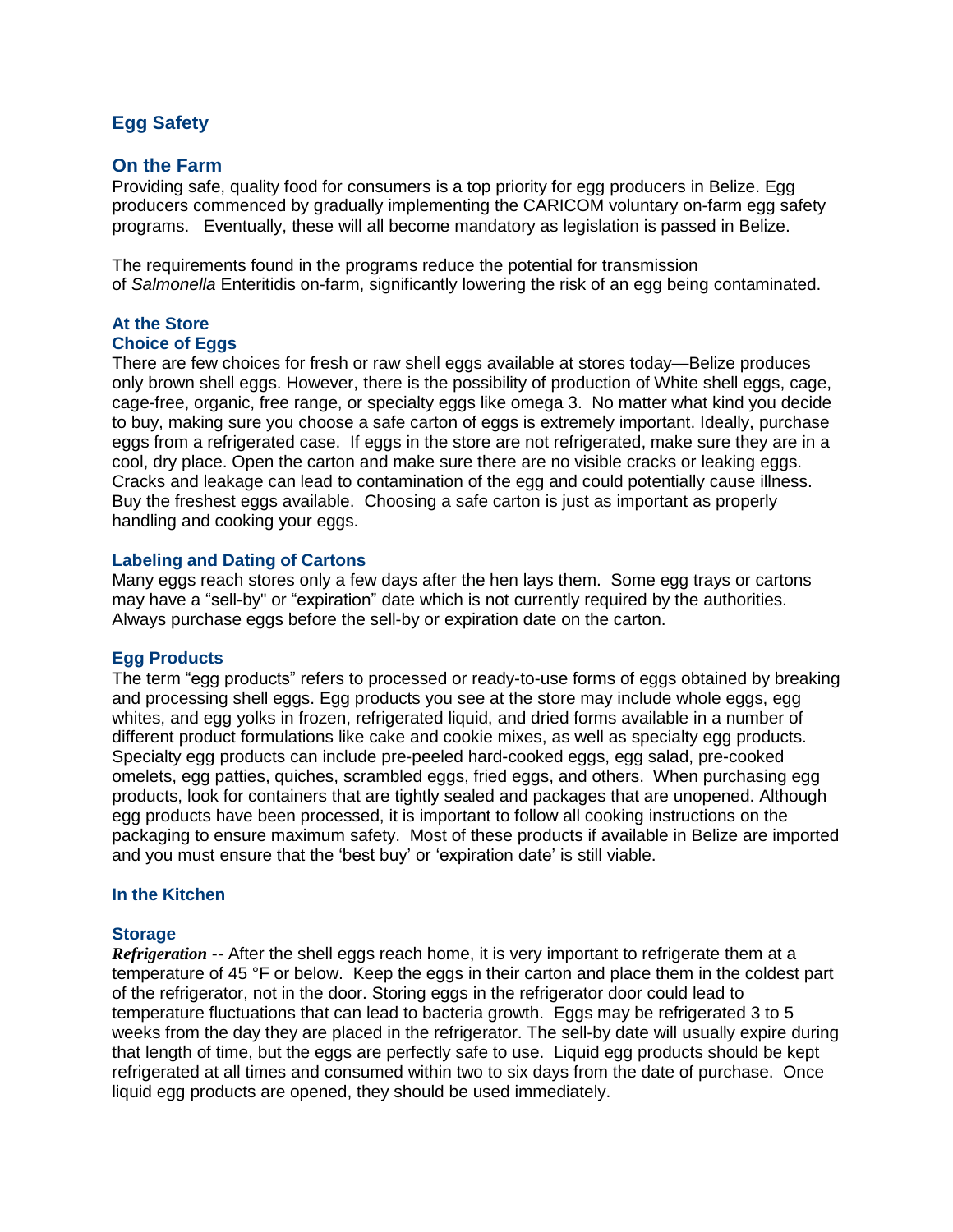*Freezing* -- Fresh shell eggs can be frozen, however, NOT IN THE SHELL. For whole eggs, yolks and egg whites, remove egg from shell and place in tightly sealed container. Label with the date. Refrigerated liquid eggs can be placed unopened in the freezer. Both fresh shell eggs and refrigerated egg products can be stored in the freezer up to a year.

For frozen eggs and products, it is important to defrost only as much as needed. To defrost, place unopened containers in refrigerator or under cold water. Frozen egg products cannot be refrozen once thawed. Thawed eggs products can be stored in the refrigerator no longer than three days. Dried egg products should be stored in a dark, cool place and kept in their original containers. Once reconstituted, either use the product immediately or store in the refrigerator for no more than four days in a tightly sealed container.

## **Handling**

To prevent the spread of bacteria, it is important to start with a clean area and clean utensils. Wash your hands, utensils, equipment and work surfaces thoroughly in hot, soapy water for at least 20 seconds before and after you come into contact with any food. To prevent crosscontamination, rewash after you prepare each item and before you prepare another food as well as after you use the bathroom, change diapers, come into contact with body fluids or handle pets. Cross contamination is the spread of bacteria from people to food or from one food or piece of equipment to another. To guard against bacteria surviving in pores, use plastic or other non-porous cutting boards. Clean them thoroughly each time you use them by running them through your dishwasher or washing them with hot, soapy water. For further protection, sanitize them with a bleach-like solution. Use paper towels or wash cloths (changed often) to clean kitchen surfaces.

Use only clean eggs with unbroken shells and discard any eggs that have become unclean, cracked, broken or leaking. Eggshells are washed and sanitized before packing and incorrect home procedures might infect the contents, so avoid washing eggshells before you use eggs.

## **Cooking**

It is important to cook eggs thoroughly to destroy bacteria. While light cooking will begin to destroy any bacteria that might be present only proper cooking brings eggs to a high enough temperature to destroy them all. For eggs, the white will coagulate (set) between 144 and 149° F, the yolk between 149 and 158° F, and whole egg between 144 and 158° F. Egg products made of plain whole eggs are pasteurized, or heated to destroy bacteria. The pasteurization process consists of bringing the eggs to 140°F and keeping them at that temperature for three and a half minutes. While this temperature destroys bacteria, it does not thoroughly cook the product. For scrambled eggs, omelets and frittatas, cook eggs until no visible liquid remains. Fried eggs should be cooked until the whites are completely set and the yolk is thickened but not hard. For classic poached eggs, cook gently in simmering water until the white are completely set and the yolk begins to thicken but are not hard. Avoid precooking and reheating poached eggs. Hard cooked eggs should reach an internal temperature of more than 160°F. After cooking, cool hard-cooked eggs under water or in ice water. Immediately after cooling, refrigerate eggs in their shell and use up to one week.

Other foods that contain eggs, like French toast, quiches, baked goods and casseroles, make sure that the dishes are done and prevent uneven cooking by using a thermometer in the center and around the sides of the dish. The thermometer should reach 160°F. For custards, eggnog and ice cream bases, cook until the mixture reaches a temperature of 160°F or higher. After cooking, cool quickly by setting the pan in ice or cold water and stirring for a few minutes. Cover and refrigerate to chill thoroughly, at least one hour. For meringue, bake until the meringue reaches 160°F (about 15 minutes). The more egg whites, the lower the temperature